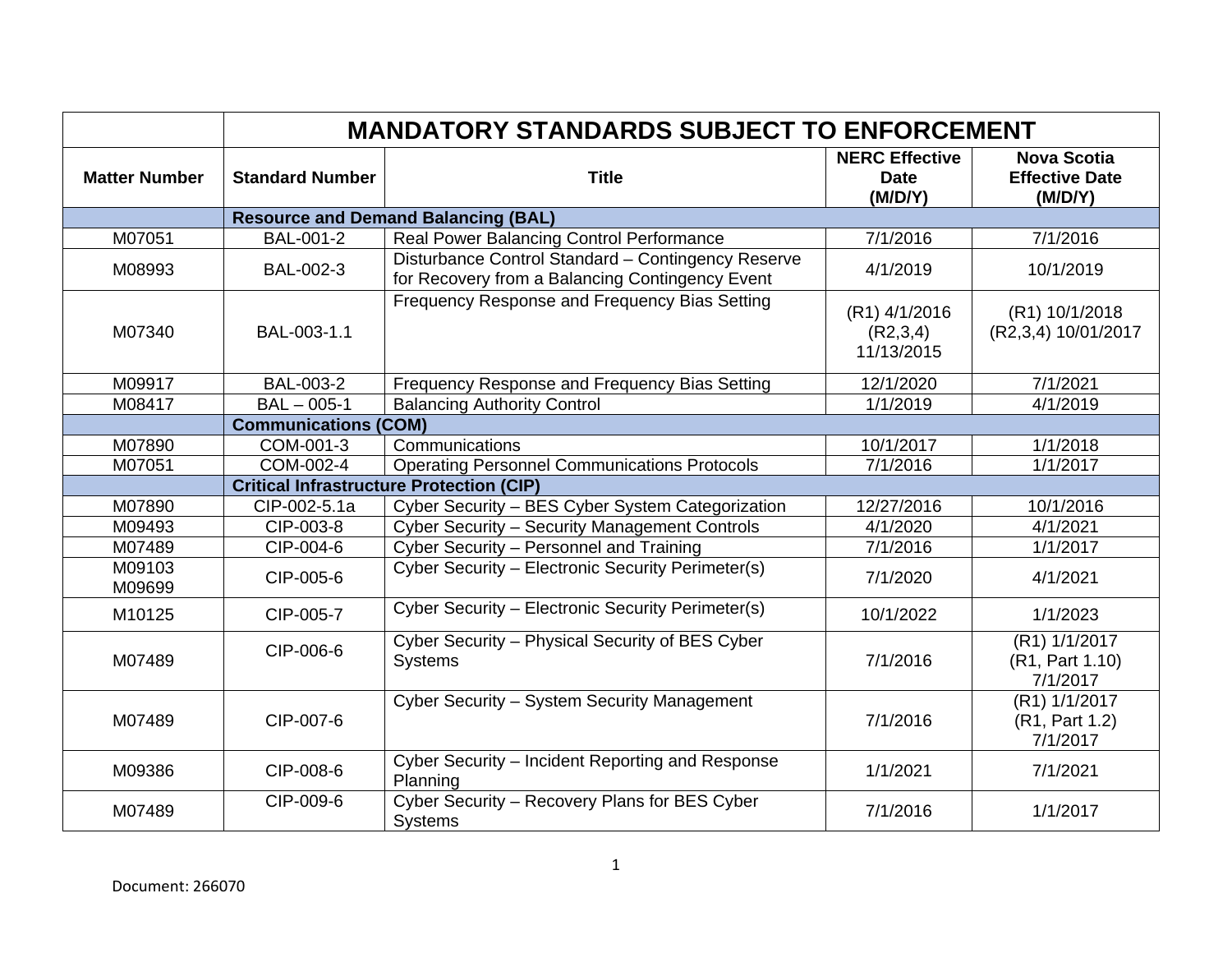| M09103<br>M09699                                            | CIP-010-3                                          | Cyber Security - Configuration Change Management<br>and Vulnerability Assessments                            | 7/1/2020  | 4/1/2021   |  |
|-------------------------------------------------------------|----------------------------------------------------|--------------------------------------------------------------------------------------------------------------|-----------|------------|--|
| M10125                                                      | CIP-010-4                                          | Cyber Security - Configuration Change Management<br>and Vulnerability Assessments                            | 10/1/2022 | 1/1/2023   |  |
| M07489                                                      | CIP-011-2                                          | Cyber Security - Information Protection                                                                      | 7/1/2016  | 1/1/2017   |  |
| M09738                                                      | CIP-012-1                                          | Cyber Security - Communications between Control<br>Centers                                                   | 7/1/2022  | 10/1/2022  |  |
| M09103<br>M09699                                            | CIP-013-1                                          | Cyber Security - Supply Chain Risk Management                                                                | 7/1/2020  | 4/1/2021   |  |
| M10125                                                      | CIP-013-2                                          | Cyber Security - Supply Chain Risk Management                                                                | 10/1/2022 | 1/1/2023   |  |
| M07183                                                      | CIP-014-2                                          | <b>Physical Security</b>                                                                                     | 10/2/2015 | 12/11/2015 |  |
|                                                             | <b>Emergency Preparedness and Operations (EOP)</b> |                                                                                                              |           |            |  |
| M08723                                                      | EOP-004-4                                          | <b>Event Reporting</b>                                                                                       | 4/1/2019  | 10/1/2019  |  |
| M08723                                                      | EOP-005-3                                          | <b>System Restoration from Blackstart Resources</b>                                                          | 4/1/2019  | 10/1/2019  |  |
| M08723                                                      | EOP-008-2                                          | Loss of Control Centre Functionality                                                                         | 4/1/2019  | 10/1/2019  |  |
| M06363                                                      | EOP-010-1                                          | Geomagnetic Disturbance Operations                                                                           | 4/1/2015  | 4/1/2015   |  |
| M07340                                                      | EOP-011-1                                          | <b>Emergency Operations</b>                                                                                  | 4/1/2017  | 10/1/2017  |  |
| <b>Facilities Design, Connection, and Maintenance (FAC)</b> |                                                    |                                                                                                              |           |            |  |
|                                                             |                                                    |                                                                                                              |           |            |  |
| M08417                                                      | FAC-001-3                                          | <b>Facility Interconnection Requirements</b>                                                                 | 1/1/2019  | 4/1/2019   |  |
| M06728                                                      | FAC-002-2                                          | <b>Facility Interconnection Studies</b>                                                                      | 1/1/2016  | 1/1/2016   |  |
| M09994                                                      | FAC-002-3                                          | <b>Facility Interconnection Studies</b>                                                                      | 4/1/2021  | 10/1/2021  |  |
| M07633                                                      | FAC-003-4                                          | <b>Transmission Vegetation Management</b>                                                                    | 10/1/2016 | 4/1/2017   |  |
| M04846                                                      | FAC-008-3                                          | <b>Facility Ratings</b>                                                                                      | 1/1/2013  | 1/1/2013   |  |
| M10223                                                      | FAC-008-5                                          | <b>Facility Ratings</b>                                                                                      | 10/1/2021 | 1/1/2022   |  |
| M03324                                                      | FAC-010-2.1                                        | System Operating Limits Methodology for the Planning<br>Horizon                                              | 4/29/2009 | 7/20/2011  |  |
| M03324                                                      | FAC-014-2                                          | Establish and Communicate System Operating Limits                                                            | 4/29/2009 | 7/20/2011  |  |
|                                                             |                                                    | <b>Interchange Scheduling and Coordination (INT)</b>                                                         |           |            |  |
| M09917                                                      | <b>INT-006-5</b>                                   | Evaluation of Interchange Transactions                                                                       | 4/1/2021  | 7/1/2021   |  |
| M09917                                                      | <b>INT-009-3</b>                                   | Implementation of Interchange                                                                                | 4/1/2021  | 7/1/2021   |  |
|                                                             |                                                    | <b>Interconnection Reliability Operations and Coordination (IRO)</b>                                         |           |            |  |
| M07340                                                      | IRO-001-4                                          | <b>Reliability Coordination - Responsibilities</b><br>Reliability Coordination - Transmission Loading Relief | 4/1/2017  | 10/1/2017  |  |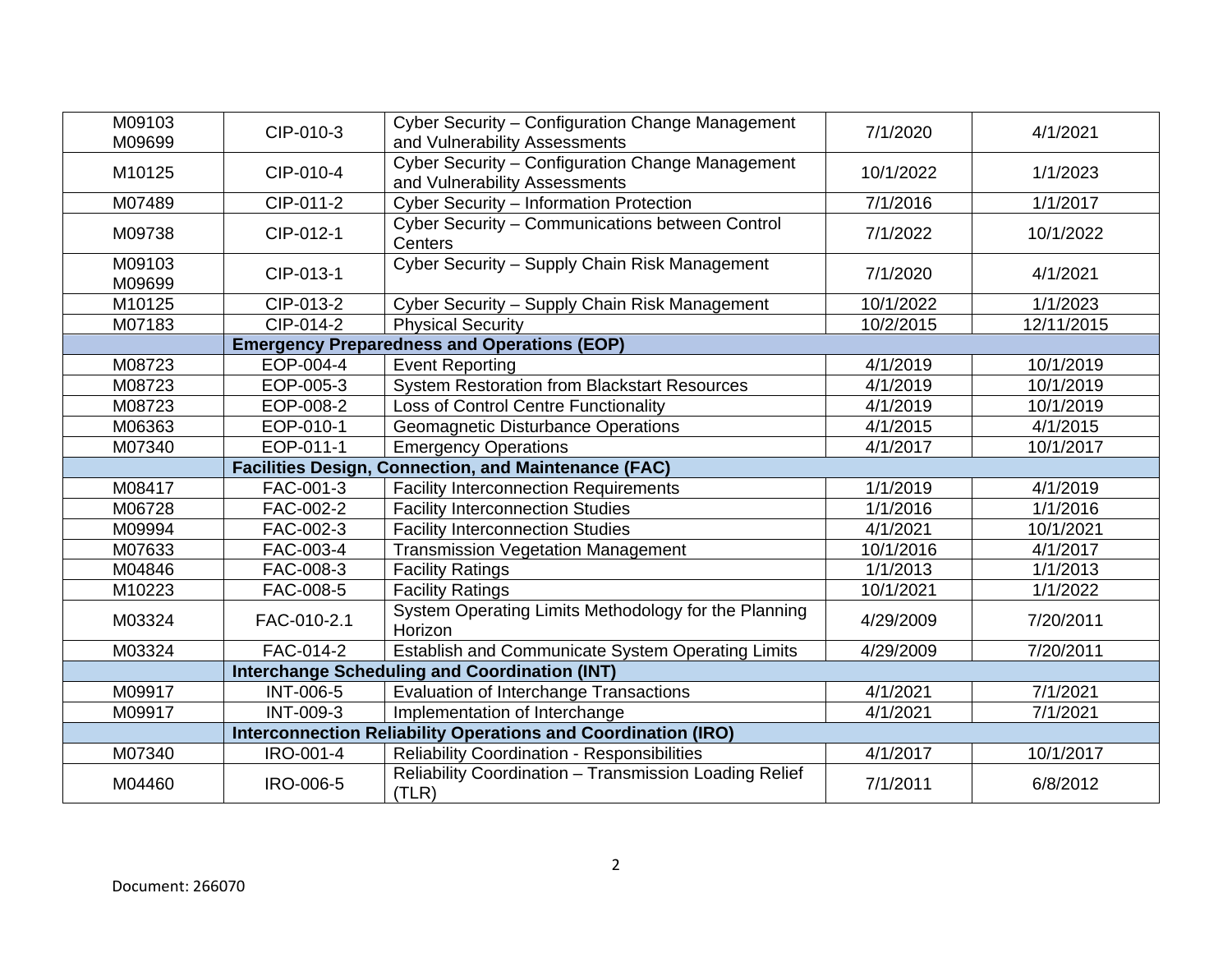| M07340                                                    | IRO-010-2                                 | Reliability Coordinator Data Specification and Collection                                                                                        | 1/1/2017  | 10/1/2017       |  |
|-----------------------------------------------------------|-------------------------------------------|--------------------------------------------------------------------------------------------------------------------------------------------------|-----------|-----------------|--|
|                                                           |                                           |                                                                                                                                                  |           | (R3,5) 4/1/2017 |  |
| M09994                                                    | IRO-010-3                                 | Reliability Coordinator Data Specification and Collection                                                                                        | 4/1/2021  | 10/1/2021       |  |
| M07340                                                    | IRO-017-1                                 | <b>Outage Coordination</b>                                                                                                                       | 4/1/2017  | 10/1/2017       |  |
|                                                           | <b>Modeling, Data, and Analysis (MOD)</b> |                                                                                                                                                  |           |                 |  |
| M04460                                                    | MOD-001-1a                                | <b>Available Transmission System Capability</b>                                                                                                  | 4/1/2011  | 6/8/2012        |  |
| M04460                                                    | MOD-004-1                                 | <b>Capacity Benefit Margin</b>                                                                                                                   | 4/1/2011  | 7/1/2013        |  |
| M04460                                                    | MOD-008-1                                 | <b>Transmission Reliability Margin Calculation</b><br>Methodology                                                                                | 4/1/2011  | 7/1/2013        |  |
| M06258                                                    | MOD-025-2                                 | Verification and Data Reporting of Generator Real and<br>Reactive Power Capability and Synchronous<br><b>Condenser Reactive Power Capability</b> | 7/1/2016  | 7/1/2016        |  |
| M06258                                                    | MOD-026-1                                 | Verification of Models and Data for Generator Excitation<br>Control System or Plant Volt/Var Control Function                                    | 7/1/2014  | 7/16/2014       |  |
| M06258                                                    | MOD-027-1                                 | Verification of Models and Data for Turbine/Governor<br>and Load Control or Active Power/Frequency Control<br><b>Functions</b>                   | 7/1/2014  | 7/16/2014       |  |
| M06011                                                    | MOD-028-2                                 | Area Interchange Methodology                                                                                                                     | 10/1/2013 | 1/1/2014        |  |
| M04460                                                    | MOD-029-1a                                | Rated System Path Methodology                                                                                                                    | 4/1/2011  | 7/1/2012        |  |
| M04460                                                    | MOD-030-2                                 | Flowgate Methodology                                                                                                                             | 4/1/2011  | 7/1/2013        |  |
| M07489                                                    | MOD-031-2                                 | Demand and Energy Data                                                                                                                           | 10/1/2016 | 7/1/2017        |  |
| M09994                                                    | MOD-031-3                                 | Demand and Energy Data                                                                                                                           | 4/1/2021  | 10/1/2021       |  |
| M06363                                                    | MOD-032-1                                 | Data for Power System Modeling and Analysis                                                                                                      | 7/1/2015  | 7/1/2015        |  |
| M06363                                                    | MOD-033-1                                 | Steady-State and Dynamic System Model Validation                                                                                                 | 7/1/2017  | 7/1/2017        |  |
| M09994                                                    | MOD-033-2                                 | Steady-State and Dynamic System Model Validation                                                                                                 | 4/1/2021  | 10/1/2021       |  |
| Personnel Performance, Training, and Qualifications (PER) |                                           |                                                                                                                                                  |           |                 |  |
| M09103<br>M09699                                          | PER-003-2                                 | <b>Operating Personnel Credentials</b>                                                                                                           | 7/1/2019  | 1/1/2021        |  |
| M06363                                                    | PER-005-2                                 | <b>Operations Personnel Training</b>                                                                                                             | 7/1/2016  | 10/1/2016       |  |
| M08860<br>M09699                                          | PER-006-1                                 | <b>Specific Training for Personnel</b>                                                                                                           | 10/1/2020 | 7/1/2021        |  |
|                                                           | <b>Protection and Control (PRC)</b>       |                                                                                                                                                  |           |                 |  |
| M07051                                                    | PRC-001-1.1(ii)                           | <b>System Protection Coordination</b>                                                                                                            | 5/29/2015 | 11/12/2015      |  |
| M07183                                                    | PRC-002-2                                 | Disturbance Monitoring and Reporting Requirements                                                                                                | 7/1/2016  | 7/1/2016        |  |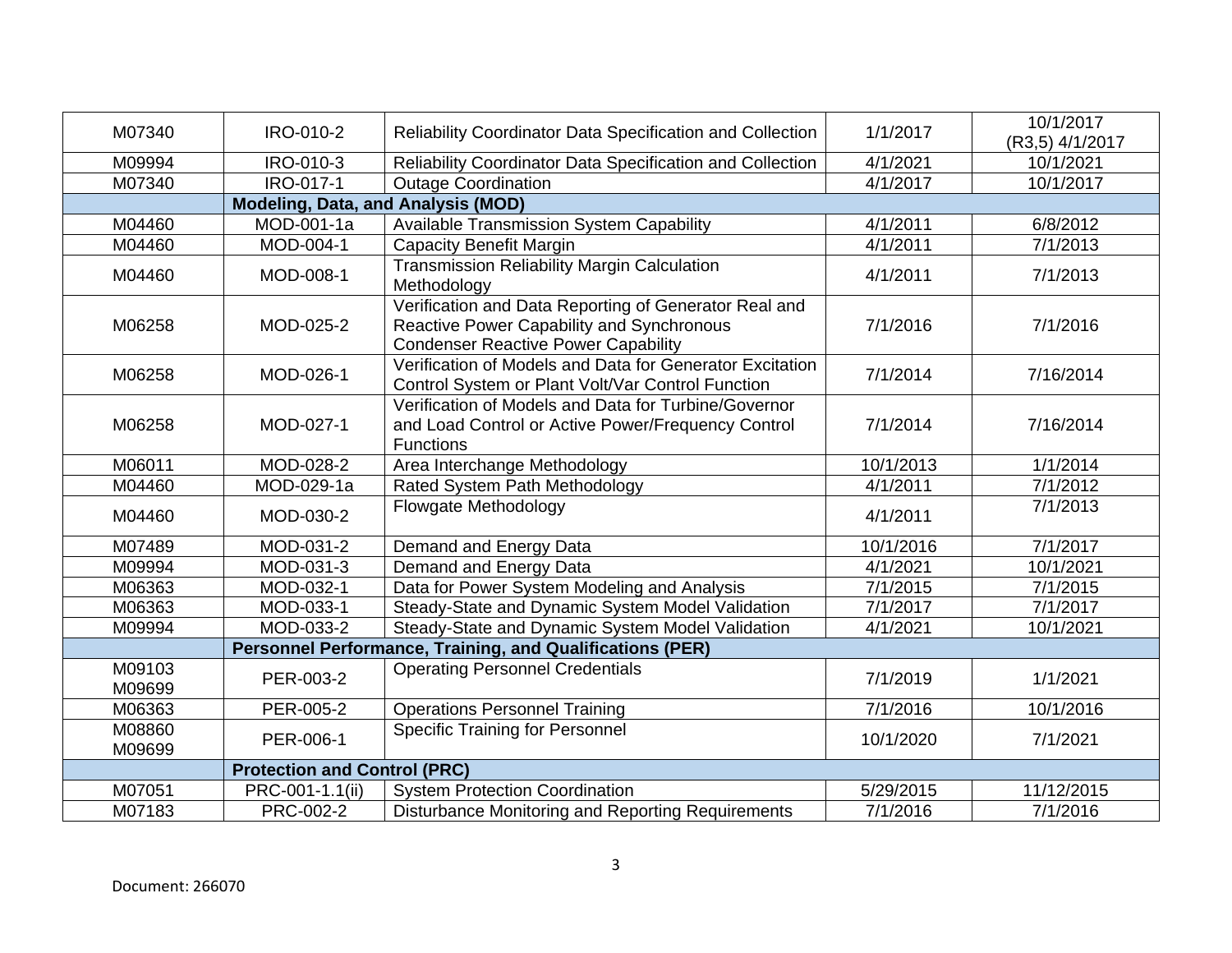| M09917           | PRC-004-6                            | Protection System Misoperation Identification and<br>Correction                                              | 4/1/2021  | 7/1/2021                                      |
|------------------|--------------------------------------|--------------------------------------------------------------------------------------------------------------|-----------|-----------------------------------------------|
| M07340           | PRC-005-6                            | Protection System, Automatic Reclosing and Sudden<br><b>Pressure Relaying Maintenance</b>                    | 1/1/2016  | 10/1/2016                                     |
| M05713           | <b>PRC-006-NPCC-1</b>                | <b>Automatic Underfrequency Load Shedding</b>                                                                | 7/1/2015  | 7/1/2015                                      |
| M09738           | <b>PRC-006-NPCC-2</b>                | <b>Automatic Underfrequency Load Shedding</b>                                                                | 4/1/2020  | (All except R3)<br>1/1/2021<br>(R3) 10/1/2021 |
| M06890           | PRC-006-2                            | Automatic Underfrequency Load Shedding                                                                       | 10/1/2015 | 1/1/2016                                      |
| M09994           | PRC-006-4                            | Automatic Underfrequency Load Shedding                                                                       | 4/1/2021  | 10/1/2021                                     |
| M09994           | PRC-006-5                            | Automatic Underfrequency Load Shedding                                                                       | 7/1/2021  | 1/1/2022                                      |
| M03324           | PRC-008-0                            | Implementation and Documentation of Underfrequency<br>Load Shedding Equipment Maintenance Program            | 6/18/2007 | 7/20/2011                                     |
| M03324           | PRC-011-0                            | Undervoltage Load Shedding System Maintenance and<br>Testing                                                 | 6/18/2007 | 7/20/2011                                     |
| M08417           | PRC-012-2                            | <b>Remedial Action Schemes</b>                                                                               | 1/1/2021  | 4/1/2021                                      |
| M03324           | PRC-015-0                            | Special Protection System Data and Documentation                                                             | 6/18/2007 | 7/20/2011                                     |
| M03324           | PRC-016-0.1                          | <b>Special Protection System Misoperations</b>                                                               | 6/18/2007 | 7/20/2011                                     |
| M03324           | PRC-017-0                            | Special Protection System Maintenance and Testing                                                            | 6/18/2007 | 7/20/2011                                     |
| M03324           | PRC-018-1                            | Disturbance Monitoring Equipment Installation and Data<br>Reporting                                          | 6/18/2007 | 7/20/2011                                     |
| M07051           | PRC-019-2                            | Coordination of Generating Unit or Plant Capabilities,<br><b>Voltage Regulating Controls, and Protection</b> | 7/1/2016  | 7/1/2016                                      |
| M06545           | PRC-023-3                            | <b>Transmission Relay Loadability</b>                                                                        | 10/1/2014 | 1/1/2015                                      |
| M07051           | PRC-024-2                            | Generator Frequency and Voltage Protective Relay<br>Settings                                                 | 7/1/2016  | 7/1/2016                                      |
| M09917           | PRC-024-3                            | Frequency and Voltage Protection Settings for<br><b>Generation Resources</b>                                 | 10/1/2022 | 7/1/2023                                      |
| M08860           | PRC-025-2                            | <b>Generator Relay Loadability</b>                                                                           | 7/1/2018  | 1/1/2019                                      |
| M07489           | PRC-026-1                            | Relay Performance During Stable Power Swings                                                                 | 1/1/2018  | (R1) 10/1/2017<br>(R2, 3, 4) 10/1/2019        |
| M08860<br>M09699 | PRC-027-1                            | Coordination of Protection Systems for Performance<br><b>During Faults</b>                                   | 10/1/2020 | 7/1/2021                                      |
|                  | <b>Transmission Operations (TOP)</b> |                                                                                                              |           |                                               |
| M09917           | TOP-001-5                            | <b>Transmission Operations</b>                                                                               | 4/1/2021  | 7/1/2021                                      |
| M07340           | TOP-002-4                            | <b>Operations Planning</b>                                                                                   | 4/1/2017  | 10/1/2017                                     |